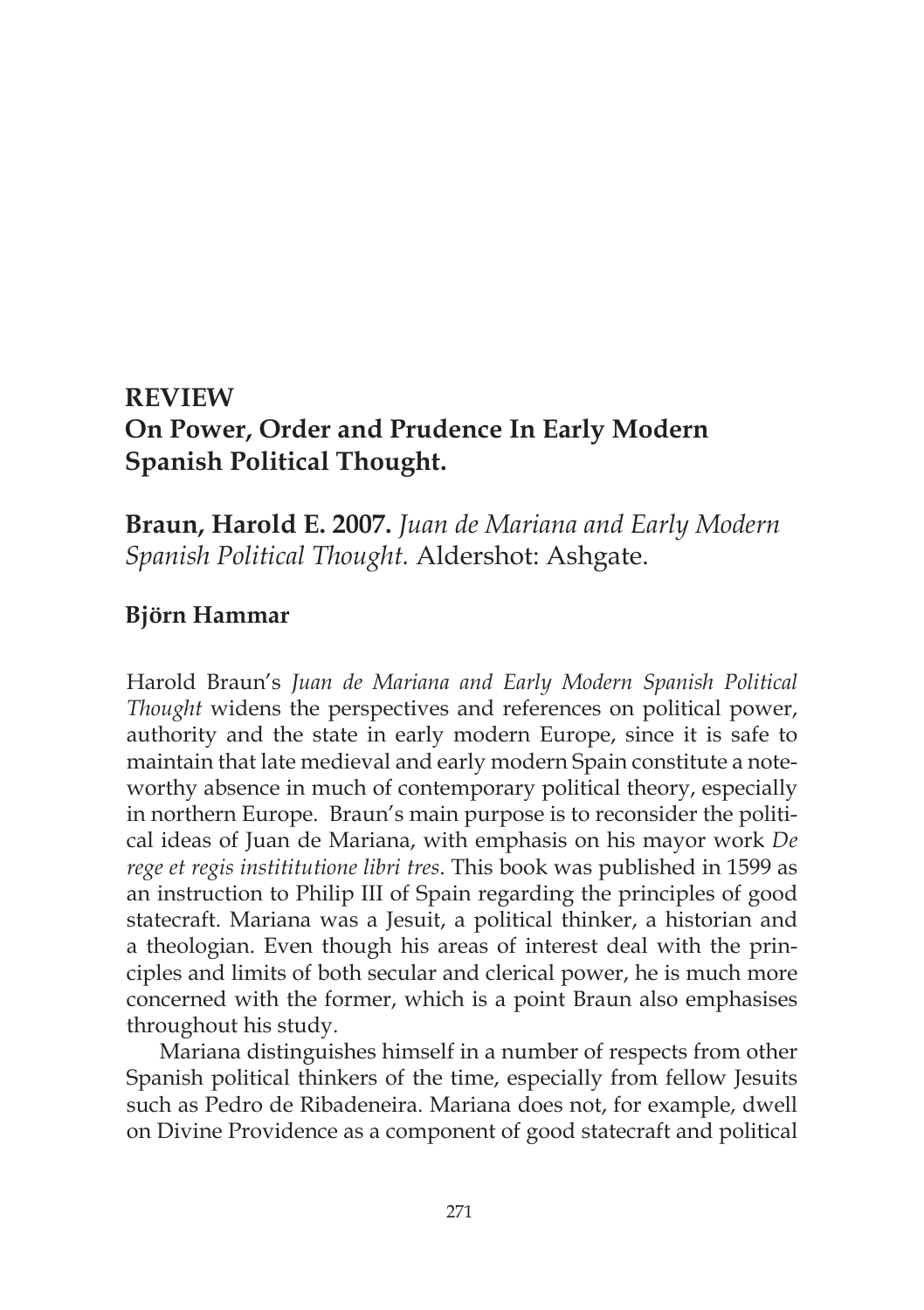#### **REVIEW**

action. Nor does he fiercely accuse Machiavelli of representing a pernicious view of the political sphere, too far from religious authority and virtues. It is moreover difficult to place Mariana in an archetypical early modern Spanish scholastic tradition along with, for example, Francisco de Vitoria, Francisco Suárez and Domingo de Soto, since he departs from the legal idiom of the scholastics to adopt a particular reason and rhetoric of state.

Braun takes issue with what has been the ideas traditionally associated with Mariana's political writings: an apology of regicide, a doctrine of radical sovereignty and a precursor to modern constitutional thought. Braun holds that it is difficult to conclude that *De rege* supports the idea of religiously sanctioned regicide, as the clerical institutions might help to create political stability under some circumstances, as "guardians of the realm", but should under no circumstances raise claims to rule the *res publica*. The assertion that Mariana considers regicide a legitimate result of popular sovereignty is also refuted by Braun. He argues that Mariana does admit the possibility of regicide, which does not imply that the killing of the ruler is decided upon by an infallible popular will. The prince needs to be prudent in order to preserve the *res publica*, which also is the basis of his power. Mariana holds a rather pessimistic view of the moral and political capacity of the prince, who runs the constant risk of being corrupted by circumstance and history. Therefore, the mere possibility of regicide has a necessary and positive effect on powerful and potentially corrupt princes, making them rule in a more prudent manner out of personal necessity and out of sheer fear. Prudence is related to self-restraint in the ruler, who ultimately will have to realise that his power is only safe when it is restrained by himself. Mariana's idea of regicide is, as Braun convincingly points out, linked to notions about how to most efficiently create and maintain political order by restraining the ruler, rather than to ideas of religious authority, popular resistance or absolute sovereignty.

The ultimate locus of political power is not to be found exclusively in the king nor in the populus, and Mariana insistently refuses to resolve this question in definitive terms. He comes to the conclusion that hereditary monarchy is the best regime, solely because it has been the most efficient form of government to serve the purpose of preserving political stability. The priority of dynastic monarchy is not derived from an imperious need of absolute sovereignty, located in the king and authorised once and for all by the people.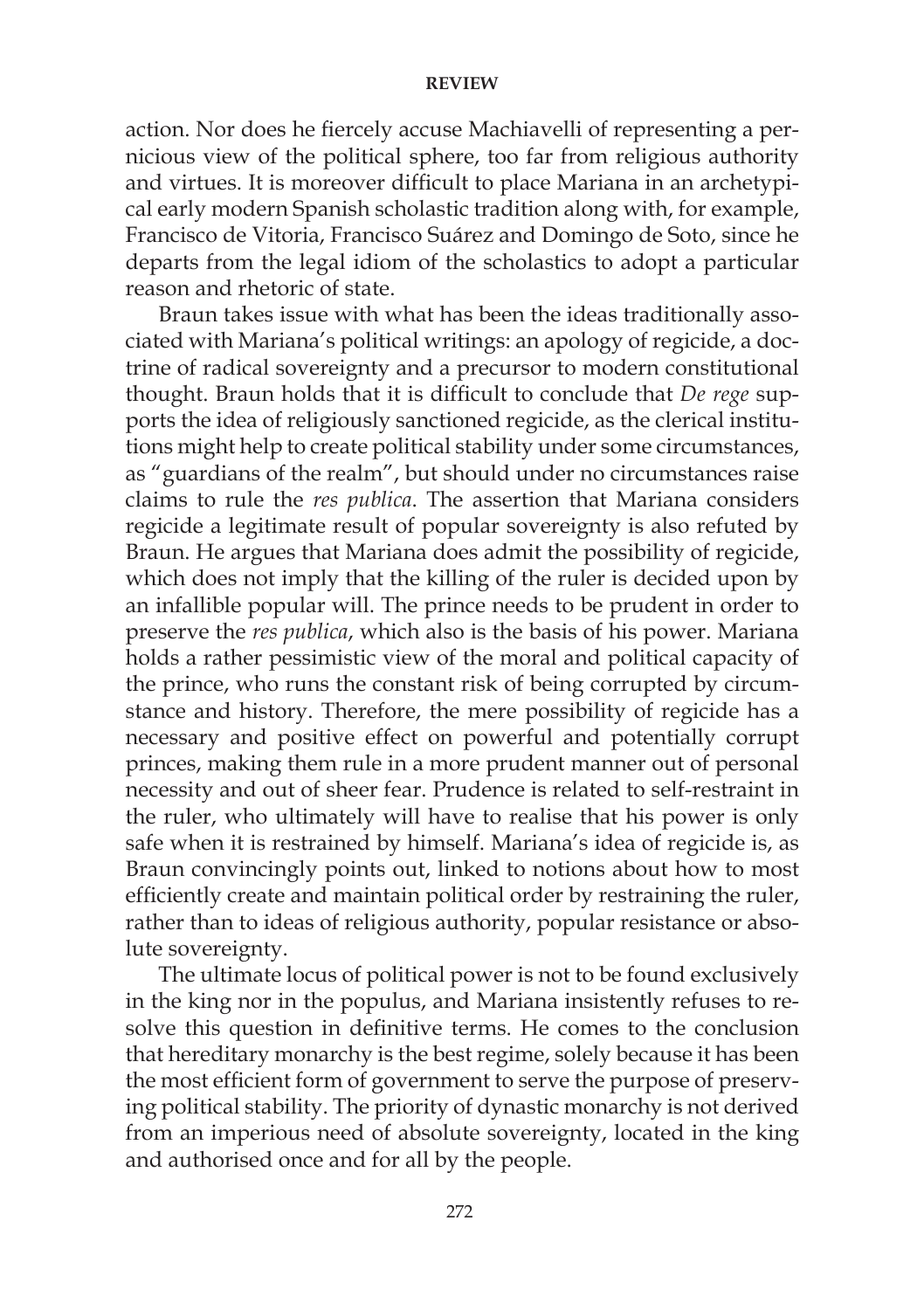### **BJÖRN HAMMAR**

According to Mariana, it is moreover futile to think that the tension between ruler and ruled could be resolved by resorting to juridical argument. Good statecraft by which the political order is maintained depends on prudence drawn from historical exempla, rather than from overarching juridical principles. Juridical procedure cannot resolve fundamental tensions related to political order, authority and legitimacy. Historical experience shows us that where there is no effective power, law is of no use. Nor does medieval customary law serve as a guarantee for political order, since it is constantly manipulated both by the ruler and the ruled. The contingency of law and custom guarantee that neither the authority of the monarch nor that of the people is resistant to the degeneration of history and the wickedness of man. Juridical arguments are by Mariana overtrumped by personal reasoning and judgement of the ruler based on historical experience. As Braun persistently points out, attending to these arguments it is quite difficult to define Mariana as a proto constitutionalist thinker.

Mariana's recurring ideas about the intrinsic instability of the political sphere are in turn related to his view of history as human degeneration and the definitive loss of an harmonious relationship between ruler and ruled. This original relation is definitively of this world, and so is its constant degeneration through historical time. Mariana's pessimism is in many aspects Augustinian, but its emphasis is much more worldly and with decisive consequences for his view of statecraft and the *res publica*. One of the most interesting points in Braun's reconsideration of Mariana's thought is the inherent contingency of the relation between ruler, ruled and the political order in the early modern polity.

The central Spanish political and intellectual settings in Braun's book on Juan de Mariana are not new nor unknown to scholars who specialise in early modern political thought. They are however frequently absent in contemporary political theory, as they are often viewed through the lenses of historiography understood as the study of events confined to the past. On the other hand, in disciplines such as political theory, when conceptual and genealogical perspectives are in focus, the references made to the history of political thought in early modern Europe are frequently constrained by certain limitations in scope, with the Spanish setting as a noteworthy absence. Examples of such limitations can be observed in university textbooks, where the account of early modern western political thought starts with Machia-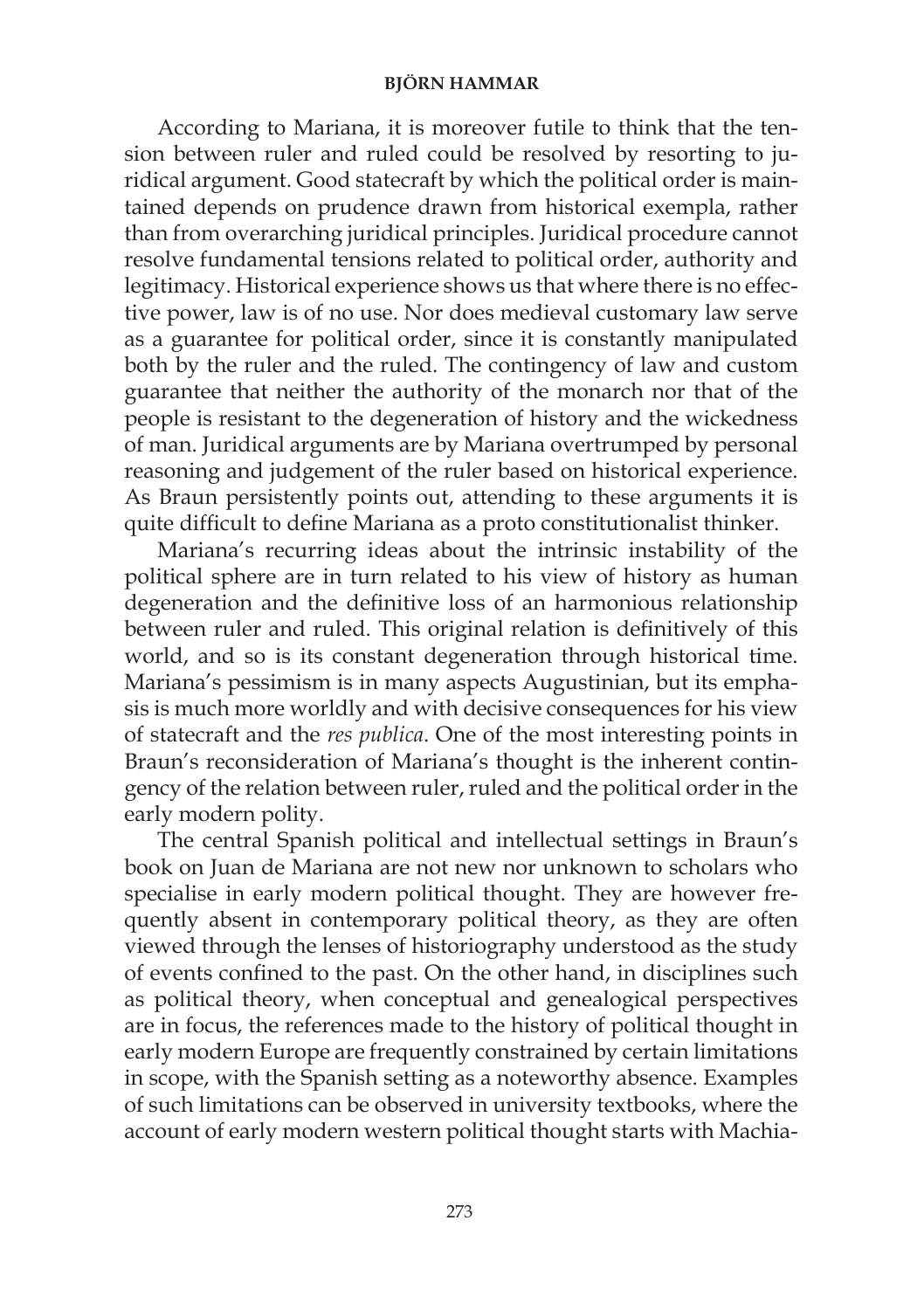#### **REVIEW**

velli, and then focuses on thinkers such as Hobbes, Locke, Montesquieu and Rousseau, to end in the proximities of Kant. A much wider array of thinkers might be mentioned, but most of them are not described as having any decisive bearing on the central political ideas and concepts related to the modern polity. There is no doubt that the writings of Machiavelli, Hobbes, Locke and Kant have made very important contributions to our understanding of the political sphere. The emphasis on some approaches and thinkers and the exclusion of others are in the best case obvious, inevitable and illuminating.

The rationalisation and economisation of themes in undergraduate textbooks might be legitimate and necessary, but the same kinds of tendencies in research are more problematic. This is not to say that all scholarly effort in disciplines like political theory assume the same limitations as undergraduate textbooks. We find enquiries on a large number of thinkers, concepts and epochs in contemporary political theory and adjacent fields. There are albeit some general tendencies to repetition and (self-imposed) restrictions concerning in what historical contexts we should look, what thinkers we should consider and what we should ask about the foundations of the modern polity. These restrictions are not necessarily part of ideological debates on alleged canons or anti-canons in political thought. The process of selection and exclusion of research questions is unavoidable, and a necessary consequence of interest and specialisation. In disciplines like political theory it is moreover impossible to establish clear-cut positions in supposedly dialectical debates between canons and anti-canons concerning the history of western political thought. The relevant issue is in this sense not whether political theory is selective, but rather if it is excessively *repetitive* in its scope concerning the concepts related to the theory and history of modern political power. A subsequent question is whether this repetition might leave political theory with some *internal* blind spots regarding the genealogy of the state. The main point is not claim a more or less favourable position for this or that author in the history of political thought, but rather to consider a wider array of influences, contestations and contexts concerning such complex entities as the modern state.

Braun's perspective is undeniably historical, with emphasis on the Spanish and Castilian late medieval and early modern context. His account of this political and intellectual context is informed and well documented, which in itself serves a significant purpose to shed